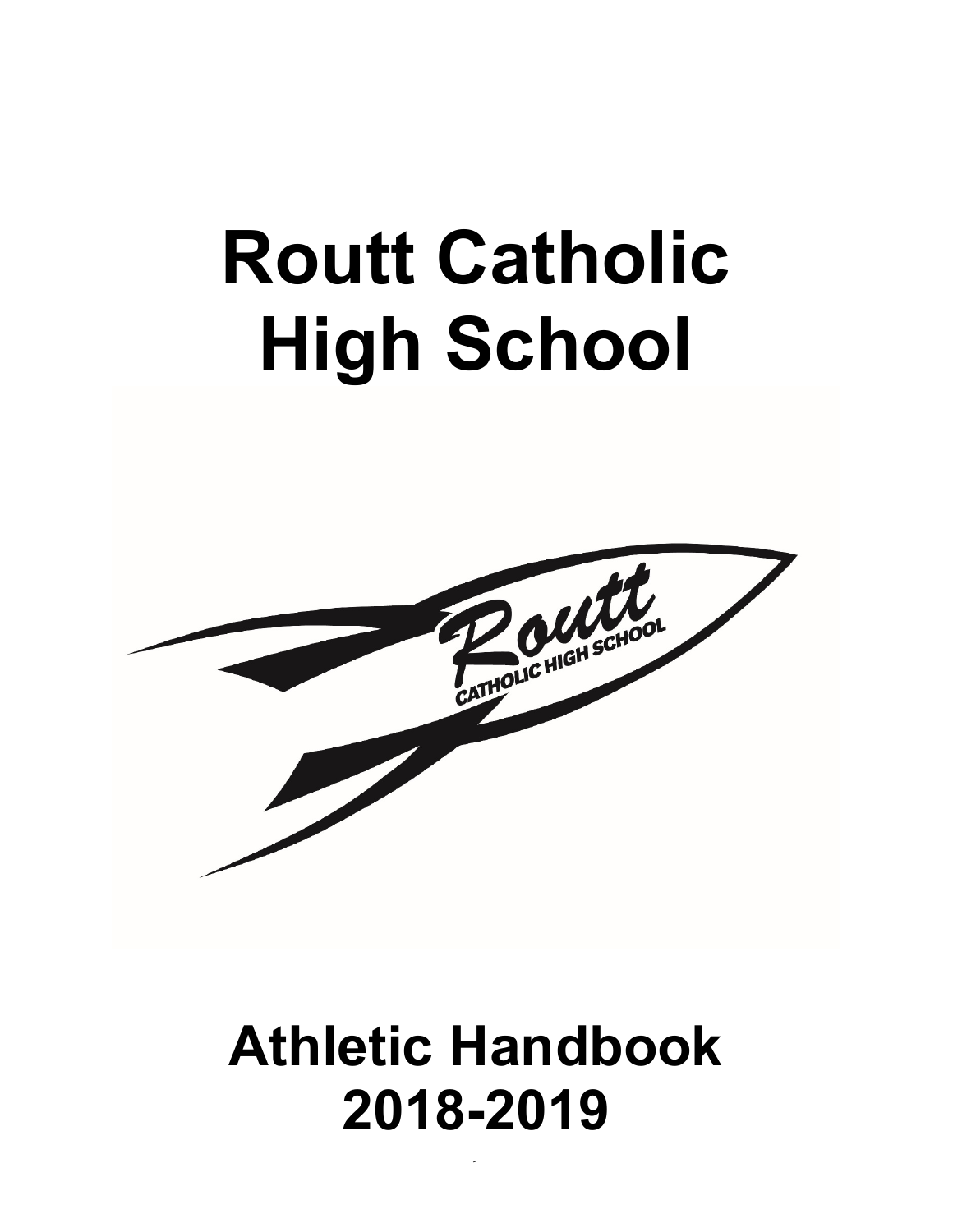#### PURPOSE

 The purpose of the Routt Catholic High School Athletic Handbook is to provide athletes, parents, and coaches with all the information they will need concerning athletic programs, eligibility, training rules, discipline, practice schedules, etc. It is not intended as a contract, but is only intended to generally describe the activities and present rules and procedures for participation and related involvement. The students are subject to the rules and regulations contained in the Routt handbook, which is governed by the Diocesan Handbook, as well as the athletic handbook.

#### PHILOSOPHY

 The administration of Routt Catholic High School believes that interscholastic athletics are an integral part of the total school curriculum and should be well coordinated to enhance our school. Participation should be a part of the total educational experience, contributing to the individual's health, physical skills, emotional maturity, and moral values. A sound athletic program teaches the participants the values of sportsmanship, cooperation, competitiveness, and responsibility. The Routt athletic program encourages maximum participation within the limits of the staff's ability to administer a program of fundamentals and competitiveness.

 Inappropriate language and/or behavior from adults will not be tolerated at R.C.H.S. athletic contests. Anyone displaying such behavior will be subject to dismissal by the R.C.H.S. supervising authority.

Winning is important, but not at the expense of poor sportsmanship or actions outside of the rules of the game! Our staff will teach the athletes to win, so that a victory will result in pride because of the effort. We hope that these efforts will result in valuable lessons that will be of benefit throughout the athlete's life.

 Participation in Routt athletics is voluntary. This privilege, extended to all students, involves certain requirements and responsibilities within the different sports that are available.

#### ATHLETIC DEPARTMENT SPONSORED ACTIVITIES

 The following interscholastic sports/activities are offered to the students of Routt Catholic High School: Football, Volleyball, Golf, Cross Country, Girls' Bowling, Boys' and Girls' Basketball, Boys' and Girls' Swimming, Cheerleading, Baseball, Softball, Track, Scholastic Bowl, and Chess

#### AFFILIATIONS

 Routt Catholic High School is a member of the Western Illinois Valley Conference. We are also members of the IHSA and follow all their rules and regulations. A copy of the IHSA eligibility rules can be obtained from the school principal or on the IHSA website.

#### TOURNAMENT HOST

 Routt Catholic High School and Our Saviour Grade School take advantage of the opportunities given to both schools to host tournaments to generate extra revenue for the athletic programs. The Routt gymnasium has been the site of numerous State Tournaments. Parents and athletes are encouraged to assist with the tasks of hosting such a tournament. The athletic director will make and distribute a schedule of workers. Total support allows for the schools to successfully host a tournament and to be asked to host in future years as well.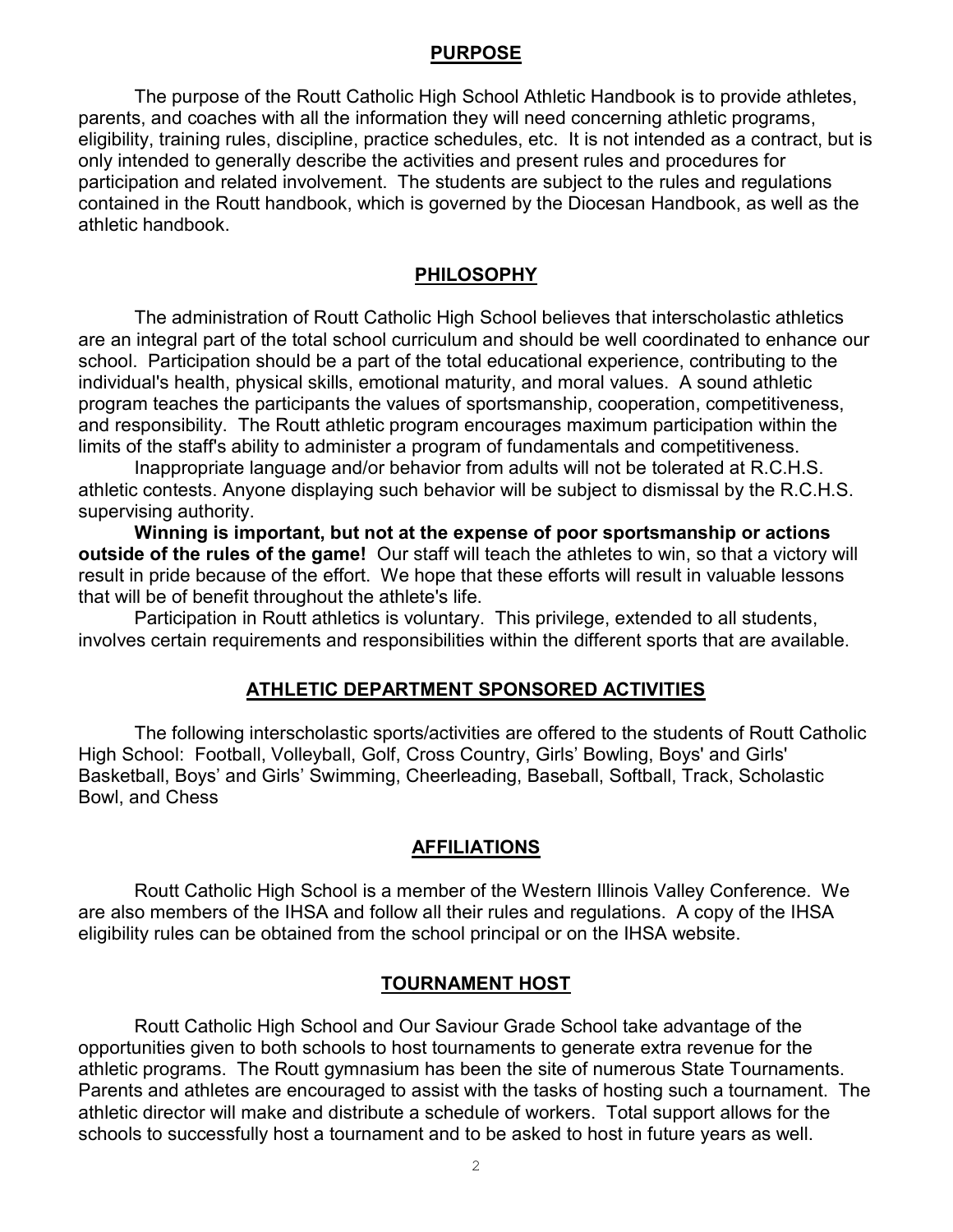# PLAYING FACILITIES

 The Routt Catholic High School gymnasium, known as the "Routt Dome", is home for the Rockets' volleyball and basketball teams. However, when there are no conflicts with high school activities, some Our Saviour School games may be scheduled at Routt Catholic High School.

 The Routt baseball team plays at Alumni Field on Vandalia Street. The softball team plays on the Routt/OSS Field at the YMCA. Varsity football games are played at the Illinois College or Illinois School for the Deaf. Junior Varsity football games are played at the Jr. Irish Football Field on Johnson Street. The track teams practice at Illinois College and/or Illinois School for the Visually Impaired, but do not host any home track meets. Most golf matches are held at The Links golf course in Nichols Park. Most swim meets are held at the Bruner Center on the Illinois College campus. Bowling matches are held at the Bowl Inn on East Street. Cross Country does not host any home contests.

 All athletes are asked to respect and take care of these facilities so we can continue to use them as our home facilities. We thank the organizations that give us the opportunity to play on their fields.

# REQUIREMENTS FOR PARTICIPATION

Before a student may participate in an extra-curricular activity, he/she must:

- 1. Comply with all the rules and regulations set forth in the Diocesan Handbook, as well as those contained in the student and athletic handbooks.
- 2. Meet all requirements set by the Illinois High School Association and R.C.H.S.
- 3. Have a current physical examination by a doctor. Turn appropriate forms in to the athletic office to be kept on file. The physical is good for 13 months from the date on the physical.
- 4. Have proof of accident insurance on file in the athletic office. Insurance is offered through Routt Catholic High School.
- 5. Fill out, sign the information sheet at the back of this handbook, and return it to the athletic office.
- 6. Pay required participation fee.
- 7. Maintain academic eligibility.
- 8. Any student who is one tuition payment behind schedule shall receive a ten (10) days grace period to complete the payment. If payment is not received within that ten (10) day grace period, the student(s) will be deemed ineligible for any extracurricular activity until payments are up-to-date. No eligibility study hall is necessary under this circumstance.

# RESPONSIBILITIES

 An athlete's greatest responsibility is to be a credit to his/her parents, school, and community. Therefore, an athlete at Routt Catholic High School should always:

- 1. Display outstanding sportsmanship.
- 2. Display a high standard of social behavior.

 3. Display proper respect for those in authority. This includes Routt/Our Saviour administrators, teachers, coaches, officials, and all other schools' administration,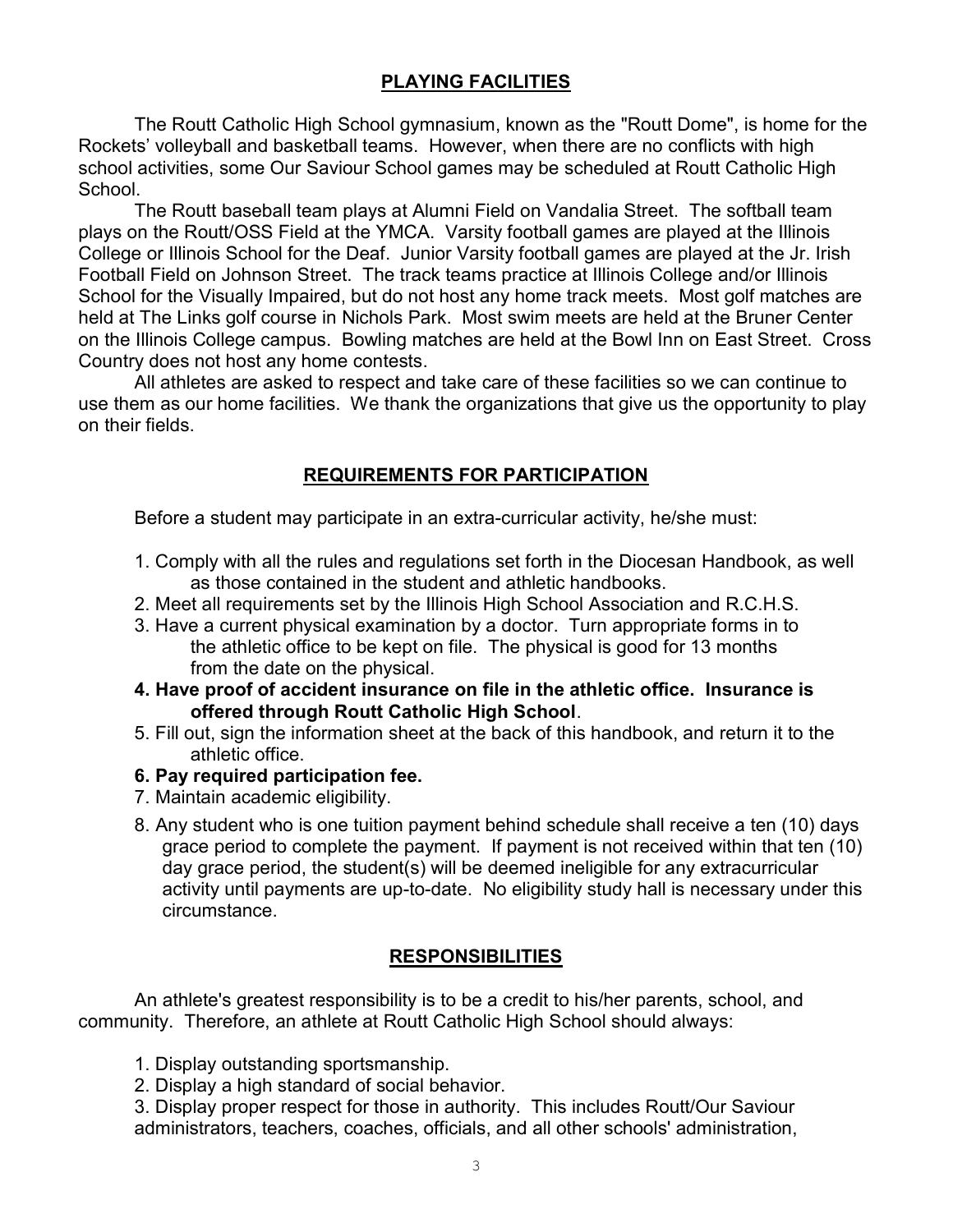teachers, and coaches.

- 4. Display a positive spirit of cooperation.
- 5. Maintain a neat and clean appearance when representing an athletic team.
- 6. Behave in a manner that is complimentary to the athletic program and the school.
- 7. Use proper language. Profanity will not be tolerated on or off the playing field.
- 8. Abide by all school rules and regulations, which govern the student body.

9. Be responsible for the care and return of all equipment and uniforms.

Uniforms will be collected at the last game of the season or the last meeting of the team.

 10. Be responsible for the care and maintenance of all facilities including the gymnasium, locker rooms, and fields.

#### TRANSPORTATION - AWAY GAMES

 The athletic director shall arrange for transportation of all high school athletic teams via buses or parent drivers of private vehicles.

 High school students and coaches are required to travel with the arranged transportation to and from away athletic contests. An exception is made for coaches when their team is participating in a tournament and they need to arrive early or leave late from the tournament. At least one (1) paid coach MUST accompany the team on the bus to and from the contest.

 No one will be allowed to ride to any away contest with anyone except the team bus unless the administration gives prior approval.

 High school students may ride home with their parent/guardian from an away contest ONLY if the parent is in attendance at the contest and signs the student out with his/her coach. No student is to drive him/herself to or from a contest without the permission (in writing) of his/her parents, the principal, athletic director, and the head coach involved.

 Students will be released to persons other than their parents/guardian only if prior written approval is received from the Principal. This will require written permission from a parent/guardian.

 Students need to follow the rules on the bus. A student who does not follow the rules on the bus may be suspended from riding the bus and/or suspended from participation. Minimum bus rules include, but are not limited to, the following: remain in seat, noise level to a minimum, and keep the bus clean of debris.

#### COSTS

 Aside from the physical exams and insurance costs, there are other costs associated with athletics. Each athlete is required to pay a \$60.00 participation fee, per season. This fee is used for operating expenses, equipment/uniform purchases, and other sport related expenses within the athletic department. A student participating in multiple activities during the same season will receive a 50% (\$30) discount for each additional activity. The activity fee must be paid before a student is allowed to participate in contests for that activity.

 Normally the students will provide their own outfits for practice. Athletic shoes are the responsibility of the athlete. The coach may order shoes for the participants who must pay for them before receiving them. Cheerleading shoes are ordered as a group. Cheerleaders buy their own briefs, turtlenecks, socks, and shoes.

 Any individual camps or clinics attended by participants are the financial responsibility of the participants. School/team money cannot be used for this purpose.

#### UNIFORMS

 Uniforms are provided by R.C.H.S. for most athletic teams. These are purchased on a rotating basis. Normally the varsity uniforms are passed down to the junior varsity when new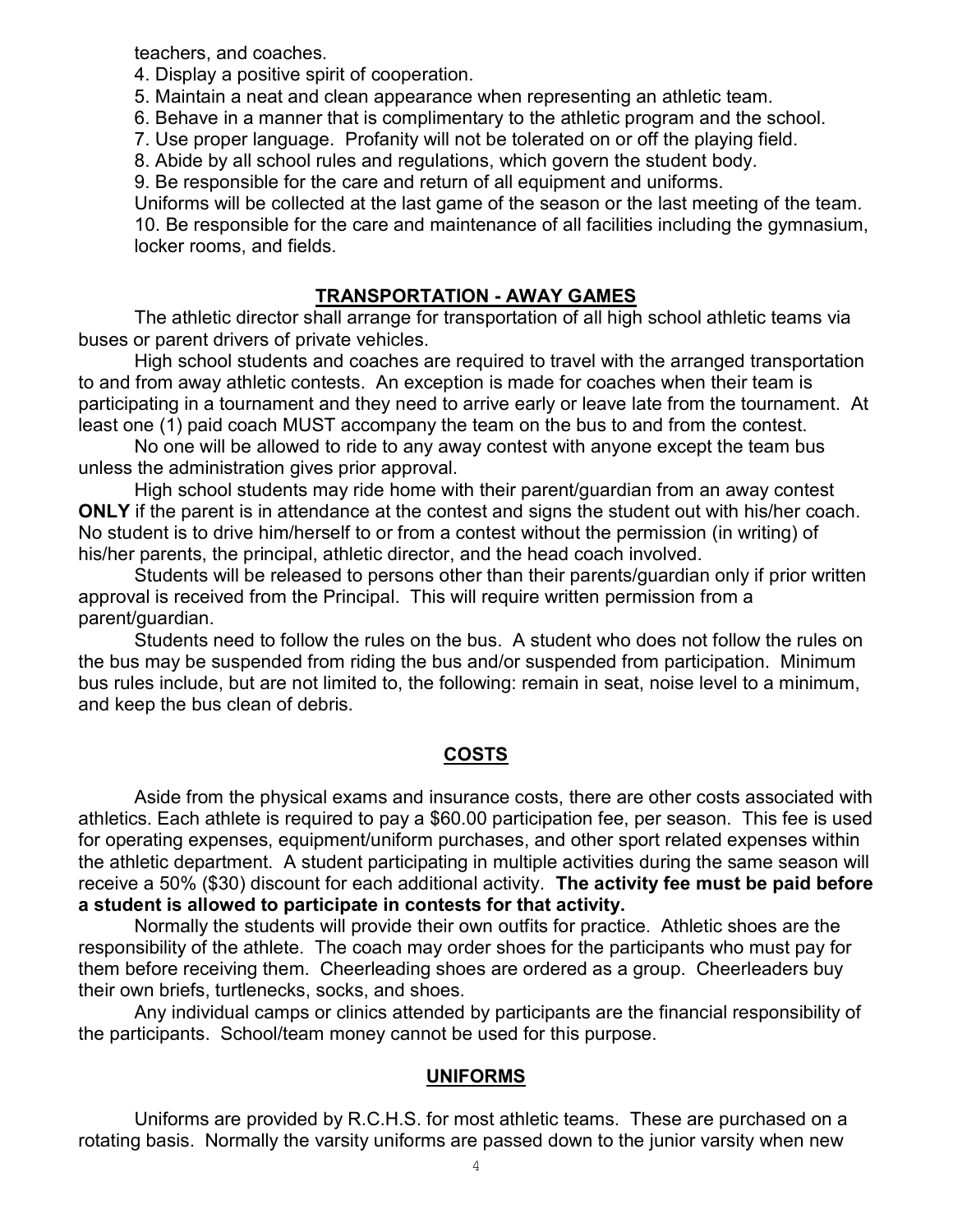uniforms are ordered.

 Uniforms will be assigned to individual athletes. Individuals are responsible for the possession, care, and maintenance of the uniform assigned to him/her. Any uniform lost or damaged will be the responsibility of the individual and a fee will be assessed to replace the uniform. No athlete should use a uniform not assigned to him/her. Uniforms are not to be worn for any purpose other than contests unless permission is granted by the coach or administration. If for any reason a player chooses to quit or is dismissed from the team, the uniform and all school equipment must be turned in within three (3) days.

 When possible, uniforms will be collected immediately after the last game of the season. If not possible, students are required to return the uniforms when directed.

#### PRACTICES

 Practices are normally held before or after school with the ending time determined by the coach. Practices may be scheduled at other times at the discretion of the coach or the availability of the gymnasiums. Coaches are expected to set a normal ending point for practice so that the players and parents can plan accordingly. If on a particular night, practice will end at a different time than normal or is scheduled for a different time, the players should be notified the day before. The gymnasiums are busy during the seasons, and when applicable, monthly schedules will be given to the coaches, parents, and students for planning purposes.

 Decisions on canceling contests in the case of inclement weather, bad road conditions, etc. will be made by the administration and athletic director. If school is dismissed early due to bad weather, all athletic practices will be canceled. Normally contests will be canceled on days when no school is held because of bad weather. The administration and the athletic director will make the decision. Notification will be made through various methods which may include – School Messenger call, Routt website, Routt Facebook page, and/or the Routt marquee.

 Practices on Sunday or on school holidays such as Thanksgiving, Christmas, etc. will not be permitted unless approved in advance by the principal and athletic director.

#### LOCKER ROOMS

 All students involved in athletics and/or PE classes will be allowed to use the boys' and girls' locker rooms during the entire school year. The athletic director and PE teacher will assign lockers.

 Each student and/or athlete is responsible for his/her personal items and the upkeep of the locker room. The locker room should remain free of clothes and debris. There is to be no food or drink in the locker rooms. Repeated offenses to locker room rules will result in loss of locker privileges.

 At the conclusion of practice(s) and/or games, all personal items are the responsibility of the athlete. The coach and/or athletic director will walk through the locker room daily to check its condition. Any items left unsecured will be put in the lost and found.

 Athletes are reminded that visiting teams use the locker room during high school and Our Saviour School home games. PE students also use the locker room. If at any time items are removed from the locker without your permission, the principal or athletic director should be notified.

 On special occasions, such as State Tournaments and extended holidays, the athletes will be asked to remove their personal items and locks. School announcements will be made to the athletes. Any locks left will be removed and items will be put in lost and found. Students should take home their P.E./practice clothing for laundering during extended breaks.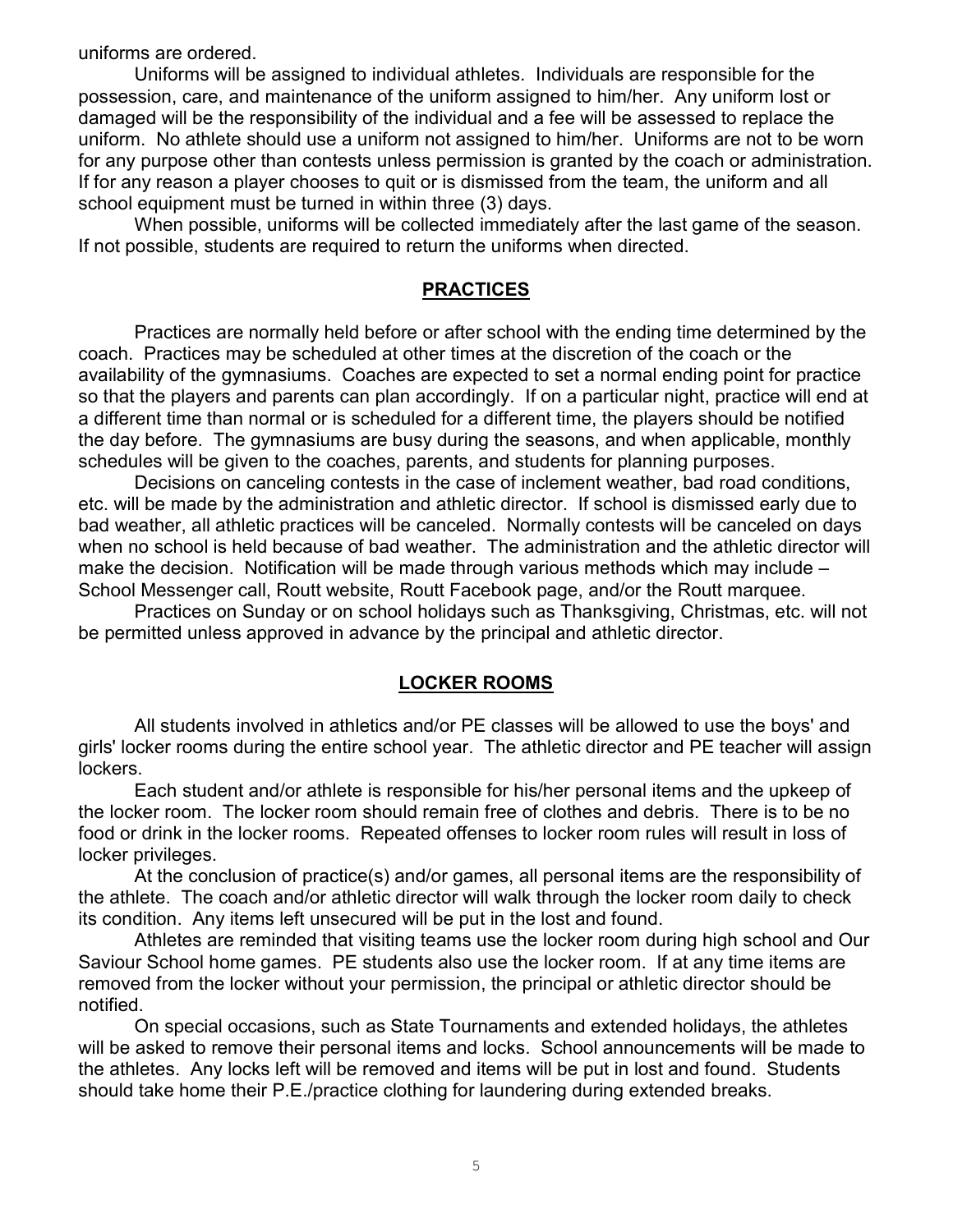#### INJURIES

 If an athlete is injured during a practice or contest, the athlete should immediately report the injury to his/her coach. The coach must notify the parents as soon as possible.

 Physician mandated injury or illness should not penalize playing time. An adult certified in C.P.R. should be present at practices and games.

 If an athlete has an injury requiring a doctor's care he/she will not be allowed to participate until the student is released to participate by the doctor. This should be in written form and given to the athletic director or submitted to the office before participation.

 If the student has a medical excuse from PE or chooses to not participate in P.E. he/she will not be allowed to participate in athletics until released by the doctor.

# ELIGIBILITY SYSTEM

 Regulations established by the IHSA govern age, semester of attendance, dates of child enrollment, absences from school, non-school team participation, acceptance of awards, attendance of sports clinics/camps, post-season participation, and academic requirements.

\*\*\*\*\* Minimum standards for Routt students will be the following:

a. Student must be a full-time student.

b. Student must be passing all subjects.

 c. There will be a weekly eligibility check determined by measuring the student's performance on a cumulative basis from the beginning of each semester through the date on which the check is made in that same semester.

 Students who are ineligible must attend the after school study hall for the week of ineligibility.

 Students must participate in practices during the time they are ineligible unless their parents, coach, or teacher requests that time to work extra with the students.

 Eligibility is checked each Thursday by the principal and/or athletic director. On Friday, the teacher will notify the student(s) and the Athletic Director will notify the coach of the ineligibility which begins the following Monday and lasts for one full week. A letter is also mailed home notifying the parents of the ineligibility.

More than three (3) ineligibilities during a sport season forfeits the privilege to participate on the team. However, individual coaches have the right to enforce a stricter ineligibility limit for the sport they are coaching. Upon making such policy for their sport, that coach is also responsible for notifying parents and players of the differing policy before the season begins. For eligibility purposes, the season begins on the "Season Starts" date as listed on the IHSA website.

If an ineligible student attends the game the student must adhere to the following rules:

- 1. Ride to and from the game with the team.
- 2. Sit on the bench during the game dressed appropriately.
- 3. Contribute to the team's effort by doing stats or carrying equipment.
- 4. Stay with team during halftime.

# GRIEVANCES

Any player or parent wishing to make a grievance, for any reason, should follow the following process: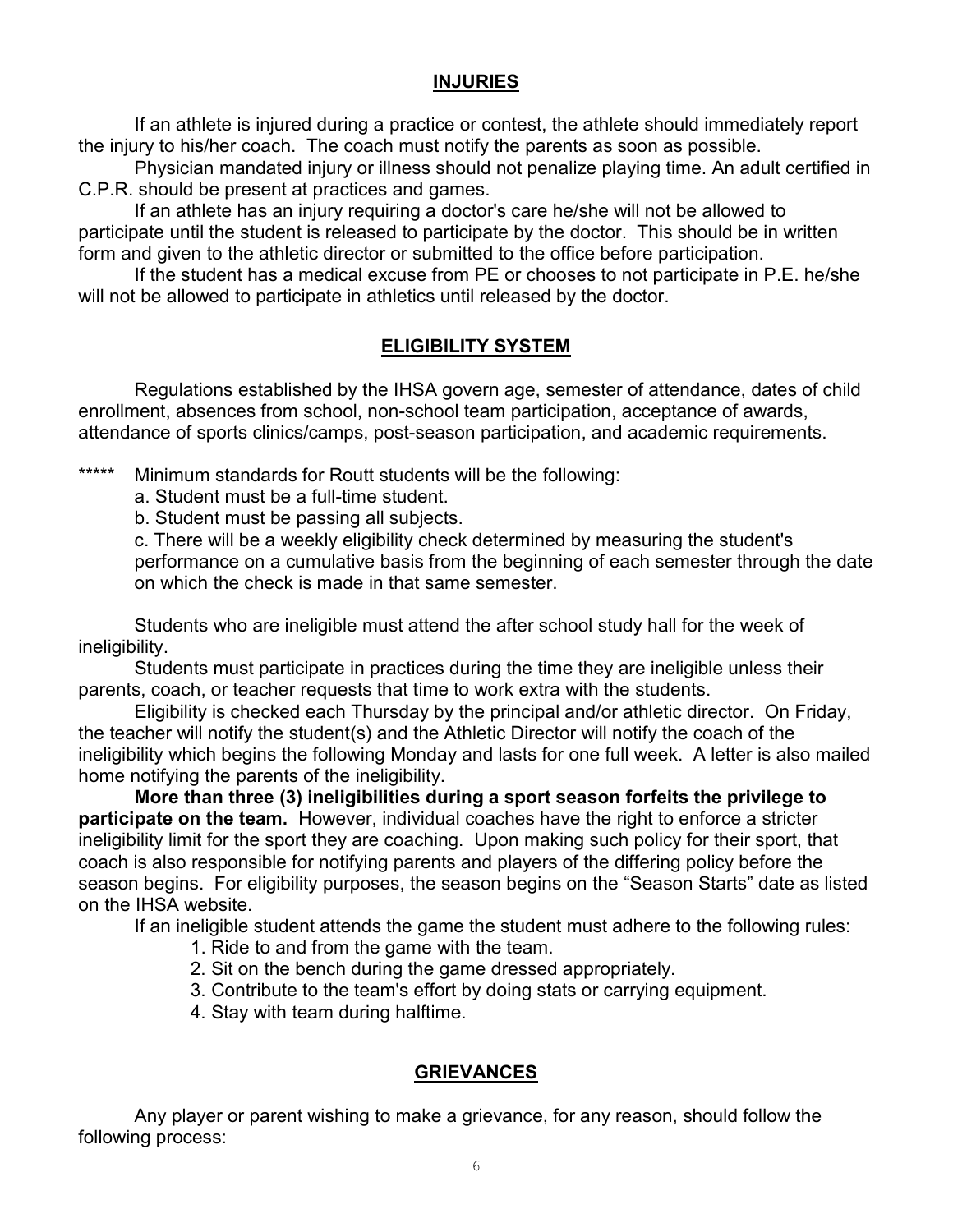- 1. Discuss the problematic issue(s) with the head coach of the specific athletic program.
- 2. If a resolution cannot be reached at step one, the player(s) and parent(s) should then take the grievance to the athletic director.
- 3. On the rare occasion that a resolution to a problem cannot be reached at these two levels, the family may wish to then go to the R.C.H.S. Principal.

NOTE: No discussion concerning any problematic situation(s) may occur immediately following athletic contests. Meetings should be scheduled the following day to remedy the issue(s) at hand.

### SCHOOL SUSPENSIONS

 Students placed on suspension from school (ISS or OSS) will not be permitted to participate in any athletic practice or contest until the suspension is successfully completed. After completing the suspension, the athlete will sit out his/her next contest, as stated in the behavior policy section of the team rules.

# ATTENDANCE AT SCHOOL

Students must be in school at least half a day, or four <u>full</u> class periods, on the day they participate in athletic activities, unless special circumstances such as a distant funeral or prolonged doctor appointment arise. This shall be determined by the principal. If they are absent (full or partial) on the day following a game or activity, they must report to the principal or coach before they will be allowed to participate in the next scheduled game or activity. Any student who is absent from school on a day prior to a game must consult with the athletic director before competing in an athletic contest, especially Saturday contests. Students who leave school early for illness are not allowed to participate in practice or contests later that same day.

# EARLY DISMISSAL FOR CONTESTS

 At various times, athletes may need to be excused from school early to participate in an athletic contest. The athletic director and coach of the team are to notify the principal and teachers in advance, with the time of dismissal and the names of the participants.

 Athletes leaving early are expected to turn in their assignments and get the next day's assignment before they leave. If they are to take a test, they will take the test either earlier in the day or the next day. Prior arrangements should be made between the athlete and the teacher.

# REQUIREMENTS FOR LETTERING

To letter in athletics at Routt Catholic High School a student must do the following:

- 1. Be a member of the team for the entire season while in attendance at Routt.
- 2. Attend all games except when excused by coach.
- 3. Attend all practice sessions except when excused by the coach.
- 4. Be recommended by the coach for outstanding service and loyalty.
- 5. Participate in the following:

 Football - one-half of the team's Varsity quarters Volleyball - one-half of the team's Varsity games Basketball - one-half of the team's Varsity quarters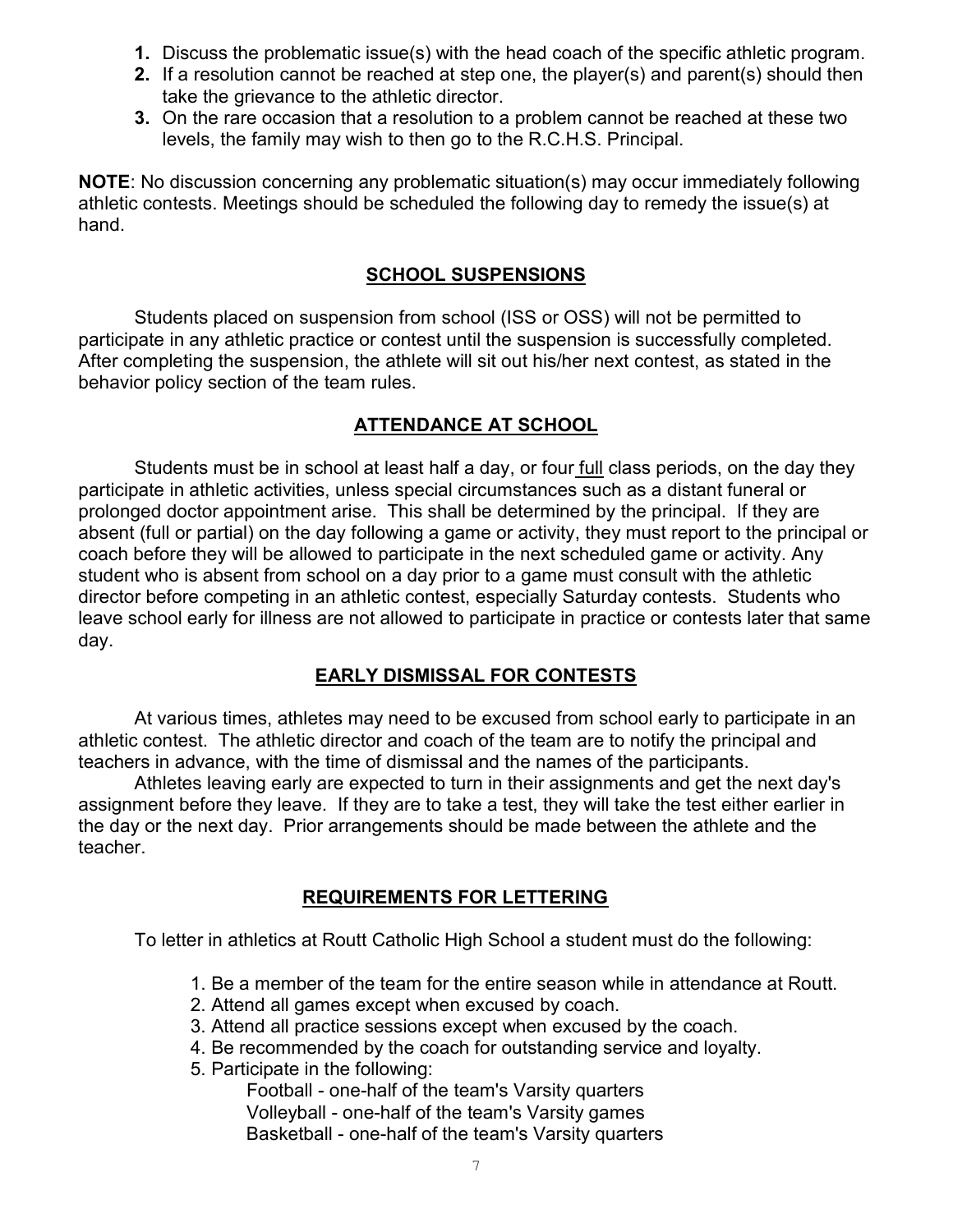Swimming – 80 % of Varsity meets Golf – 80% of Varsity meets Cheerleading - cheer at 80% of the total games Softball - one-half of the team's Varsity games Baseball - one-half of the team's Varsity games Track - 80% of the Varsity track meets Bowling – 80% of the Varsity matches Cross Country – 80% of the Varsity meets

 6. A senior who has completed four years in any sport/activity, and has fulfilled all requirements, except for participation, shall be granted a varsity letter in that sport/activity.

 7. Abide by other guidelines that are stipulated in the individual team rules by the coach.

 8. In certain cases, a coach does reserve the right to grant a varsity letter to an athlete who does not meet all the requirements for lettering. These cases will be decided upon by the coach involved and the athletic director.

 In the above, when it reads quarters and games, this means the quarters and or games for which an athlete was dressed so that the injury or illness of a student does not count against him/her. However, quarters and games missed while ineligible, do count against the student.

#### ORGANIZATIONAL MEETINGS

Organizational meetings will be held before the Fall, Winter, and Spring sports/activity seasons begin. These meetings will be held approximately one (1) week before the official beginning of practice. At least one (1) parent/guardian and the student participant must attend the meeting. Those who are unable to attend the meeting, must meet with the Athletic Director before being allowed to participate.

Fall

 Football, Volleyball, Boys'/Girls' Golf, Girls' Swimming, Sideline Cheerleading, Cross **Country** 

**Winter** 

 Girls'/Boys' Basketball, Boys' Swimming, Girls' Bowling, Competitive Cheerleading, Scholastic Bowl, Chess

 Spring Baseball, Softball, Boys/Girls' Track

#### AWARDS

 The Routt/Our Saviour Booster Club sponsors awards ceremonies for the high school and junior high school.

| <b>Routt Fall Ceremony</b> | Cross Country, Volleyball, Football, | - TBA |
|----------------------------|--------------------------------------|-------|
|                            | Golf, Girls' Swimming, & Sideline    |       |
|                            | Cheerleading                         |       |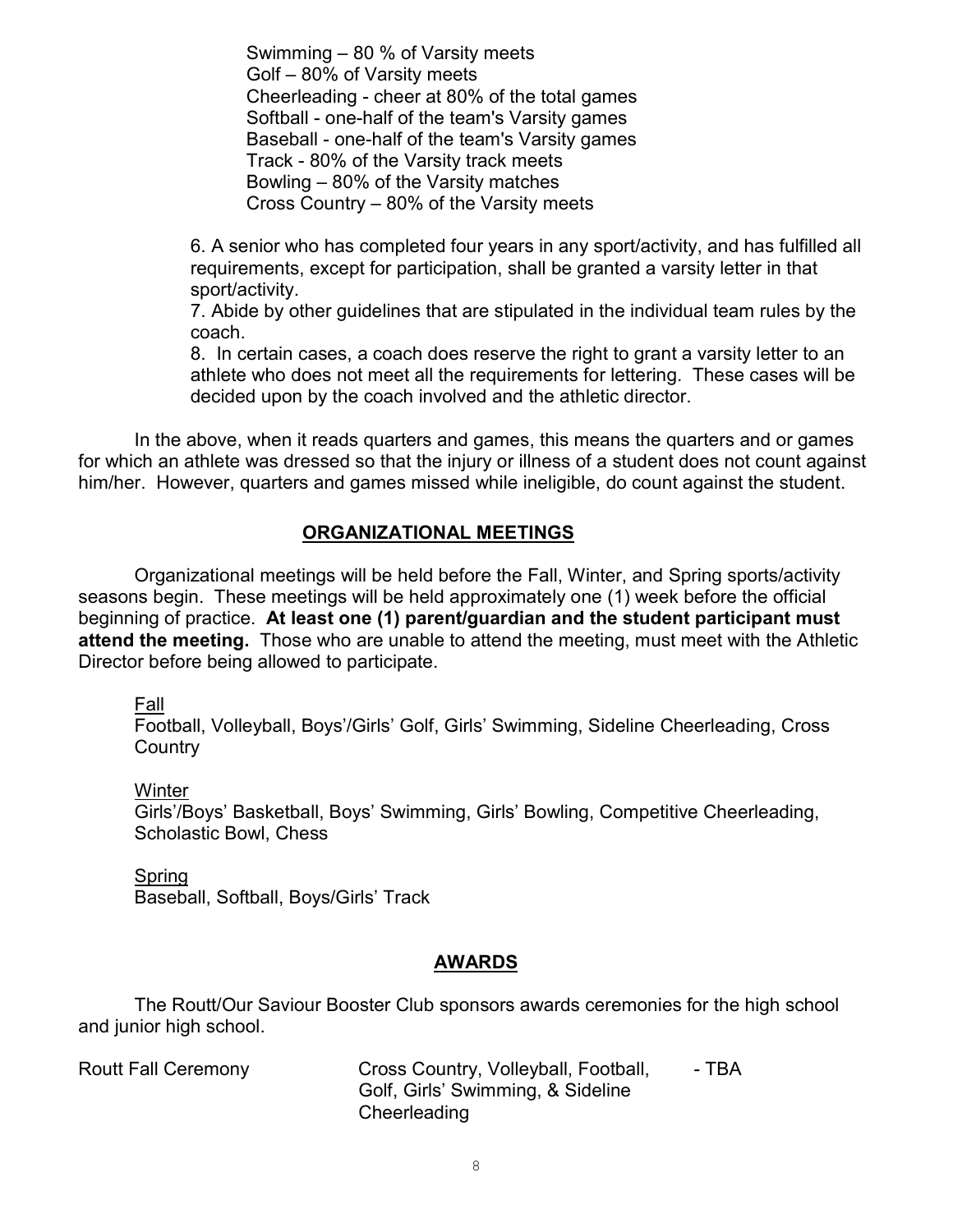| <b>Routt Winter Ceremony</b> | Girls' & Boys' Basketball, Competitive | - TBA |
|------------------------------|----------------------------------------|-------|
|                              | Cheerleading, Boys' Swimming           |       |
|                              | Girls' Bowling, Scholastic Bowl, Chess |       |
|                              |                                        |       |

Routt Spring Ceremony Baseball, Softball, Girls' & Boys' Track - TBA

 All athletes are encouraged to attend so that final recognition and thank you can be given to the athlete and the parents.

 All athletes will receive certificates. A breakdown of the awards that will be given to those who participate and letter for the high school sports is outlined below.

|          | Participants | Letter winners |
|----------|--------------|----------------|
| 1st year | certificate  | letter & pin   |
| 2nd year | certificate  | pin            |
| 3rd year | certificate  | pin            |
| 4th year | certificate  | pin            |

 Other awards given during the high school ceremonies will be Most Valuable (MVP) and Most Improved (MIP). Coaches may choose to give additional individual/team awards. Allconference team honors will be recognized at each ceremony. At high school Honor's Night in May, a senior male and female scholar-athlete, Army scholar – athlete, and Rotary athlete will be recognized.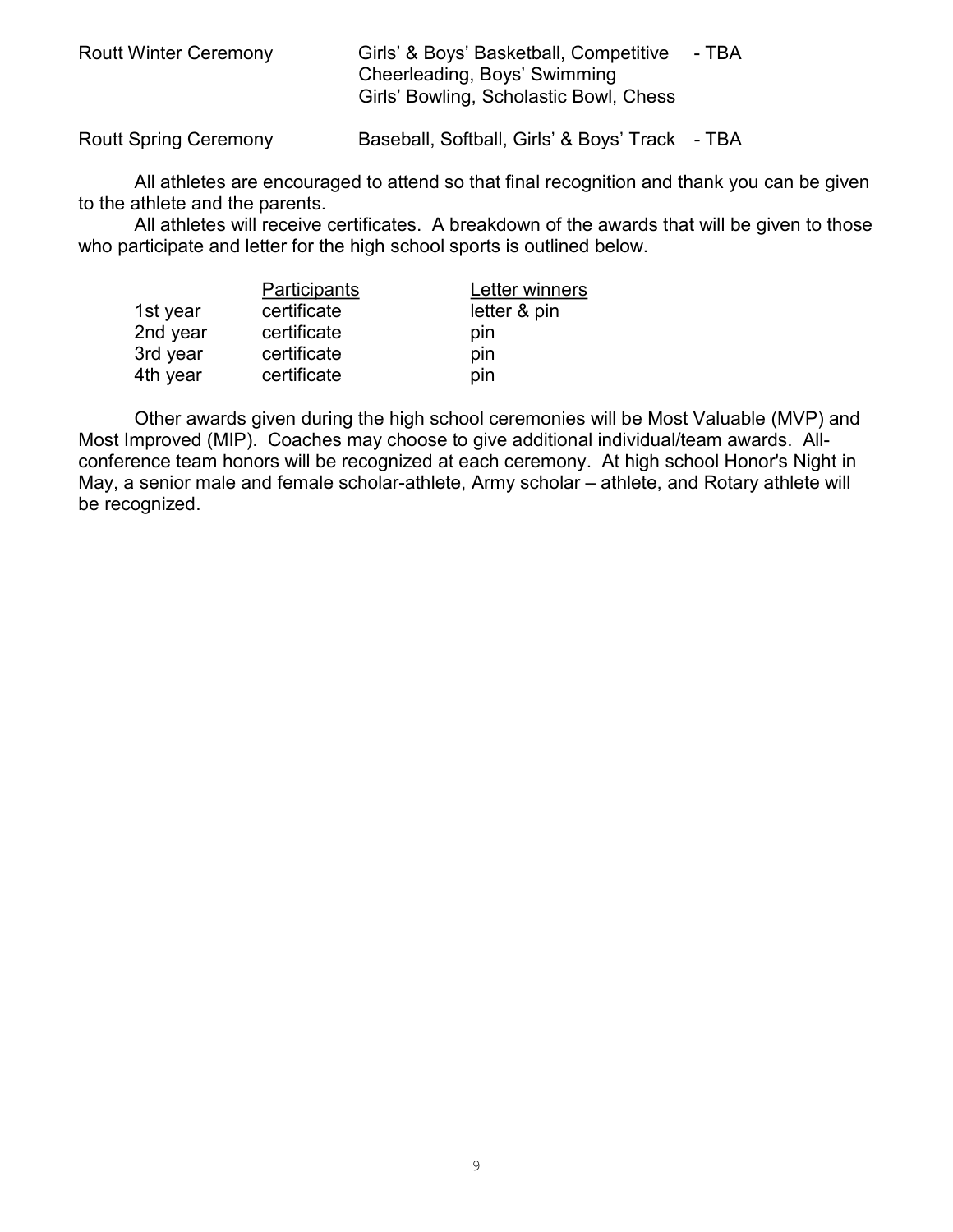#### TEAM RULES

 Each coach/sponsor is responsible to carry out the minimum-standard team rules set forth by the Routt Athletic Department. The coach/sponsor must make sure each team member has a written copy of the team rules before or on the first day of practice. Parents and athletes must sign a form indicating that they have read and understood the rules before a student may practice. Before their issuance, the Principal and Athletic Director must approve any additions to these rules by individual coaches.

 Along with the minimum-standard team rules listed below, the sale, possession, purchase, consumption, or being under the influence of a controlled substance, is prohibited at all times. A controlled substance includes, but is not limited to, intoxicants, drugs, steroids, narcotics, tobacco substance, medical marijuana, bath salts, or alcohol. The penalties for violation of the substance abuse policy are specifically covered in the school handbook. A student-athlete "caught" in violation of the school substance abuse policy while off school grounds or those in attendance at an event where illegal drugs and/or alcohol are present will be in violation of this policy.

#### Routt Catholic High School Team Rules

- 1) ELIGIBILITY A player declared ineligible during an individual sport season beyond three (3) previous weeks of ineligibility, not necessarily successive, will be
	- dismissed from the team, and no awards will be given.
- 2) EXCUSED ABSENCES Family emergency, doctor's appointment and illness are all considered excused. Other reasons must be checked with the coach 2 days in advance.
- 3) UNEXCUSED ABSENCES [As defined by the individual coach.]
	- PRACTICE  $1^{ST}$  OFFENSE 1 game; may dress, but will not play
		- $2^{ND}$  OFFENSE 1 game; NO dress

 $3<sup>RD</sup>$  OFFENSE – Dismissed from team; no awards given

GAME -  $1^{ST}$  OFFENSE – 1 game; NO dress

 $2^{ND}$  OFFENSE – Dismissed from team; no awards given

- 4) BEHAVIOR POLICY In school suspension #1 1 game; NO dress
- In school suspension #2 Dismissed from team; no awards given 5) UNIFORM/PRACTICE GEAR POLICY -

 Any article of clothing from an individual's uniform, or practice gear, which is destroyed or lost, will become the individual's financial responsibility to replace.

 6) DISMISSAL FROM PRACTICE FOR INDIVDUALS WILL BE TREATED AS UNEXCUSED ABSENCE.

\*Head coach has the last word on all matters concerning dress code.

\*Individual coaches may add to these rules if desired.

\*Tardiness and/or leaving early (Practice) will be handled by the head coach.